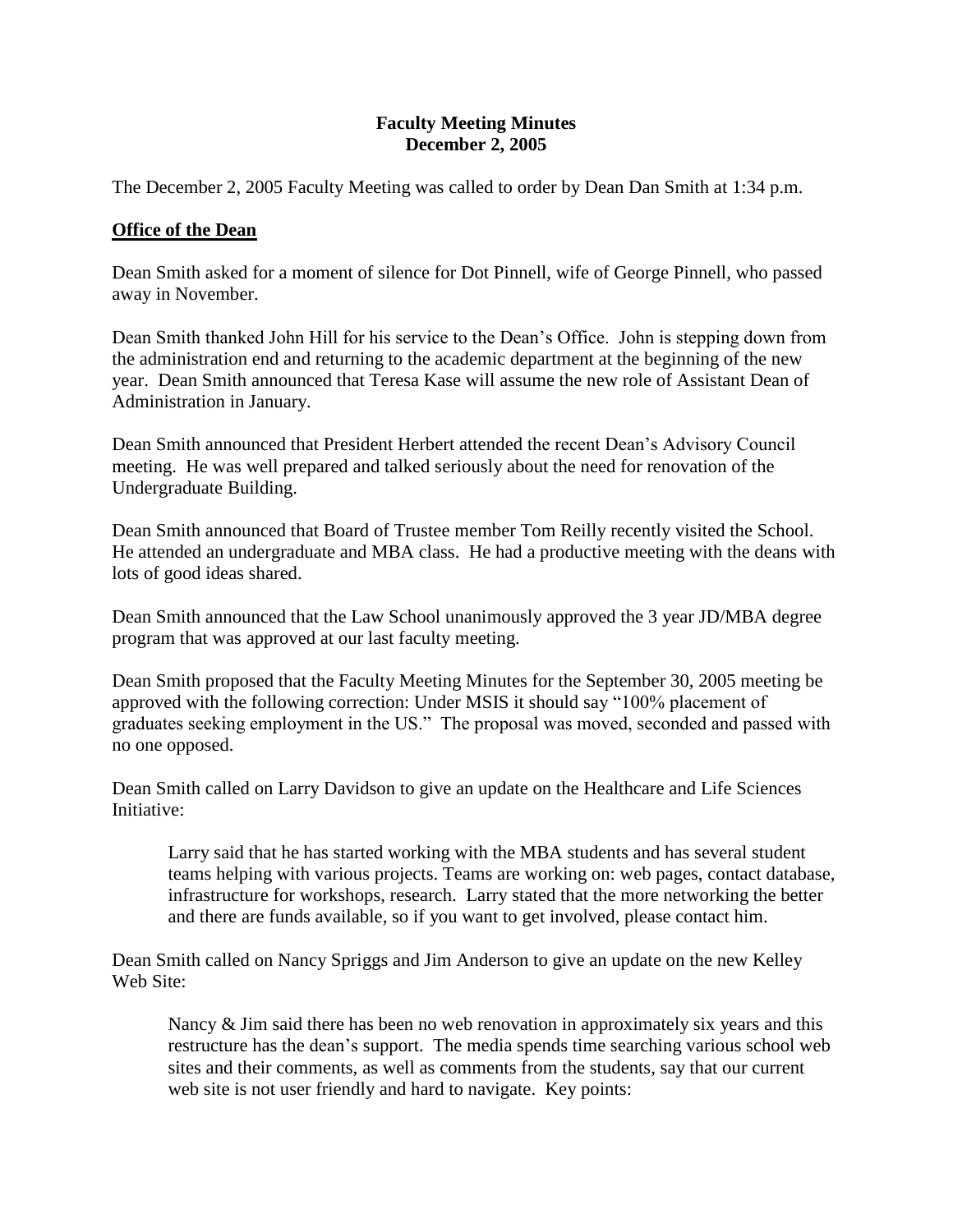Why is Our Web Site Important?

An institution's key strategic marketing tool The world's first impression of the School Major way to extend the reach of a brand and experience Resource to find information about the many opportunities available at the **School** 

What Do We Hope to Accomplish?

Cultivate the Kelley brand Improve navigation Multiple entry points into Kelley content Flexible design to support quick changes Promote site exploration and return visits Appearing earlier in Google and Yahoo searches

What's On The Horizon?

I-team member will pre-consult 3 months prior to start date Joint analysis of your site Site conversion Hands-on training will be provided to liaisons in CMS operations Ongoing support person will be available

When Will It Get Done?

Departments are divided into 4 groups with 1 test group. The test group will go "live" in January, Group 1 in March, Group 2 in April, Group 3 in July and Group 4 in December.

Please stay tuned for the latest and greatest developments! If you have any questions or concerns, please feel free to contact Nancy or Jim.

## **Undergraduate Program**

Action Item: M.A. Venkat proposed that the faculty confer the degrees of 221 December graduates subject to the completion of the program requirements. The proposal was moved, seconded and passed with no one opposed.

Action Item: M.A. Venkat proposed to remove F370/F304 as a prerequisite course for R305 and make F370/F304 and R305 prerequisite courses for R440 and R443 and to remove R305 as an elective course for finance majors. The proposal was moved, seconded and passed with no one opposed.

Action Item: M.A. Venkat proposed to change the credit hours for the Integrative Core by making I370 a 2 credit hours course. The proposal was moved, seconded and after some discussion passed with no one opposed.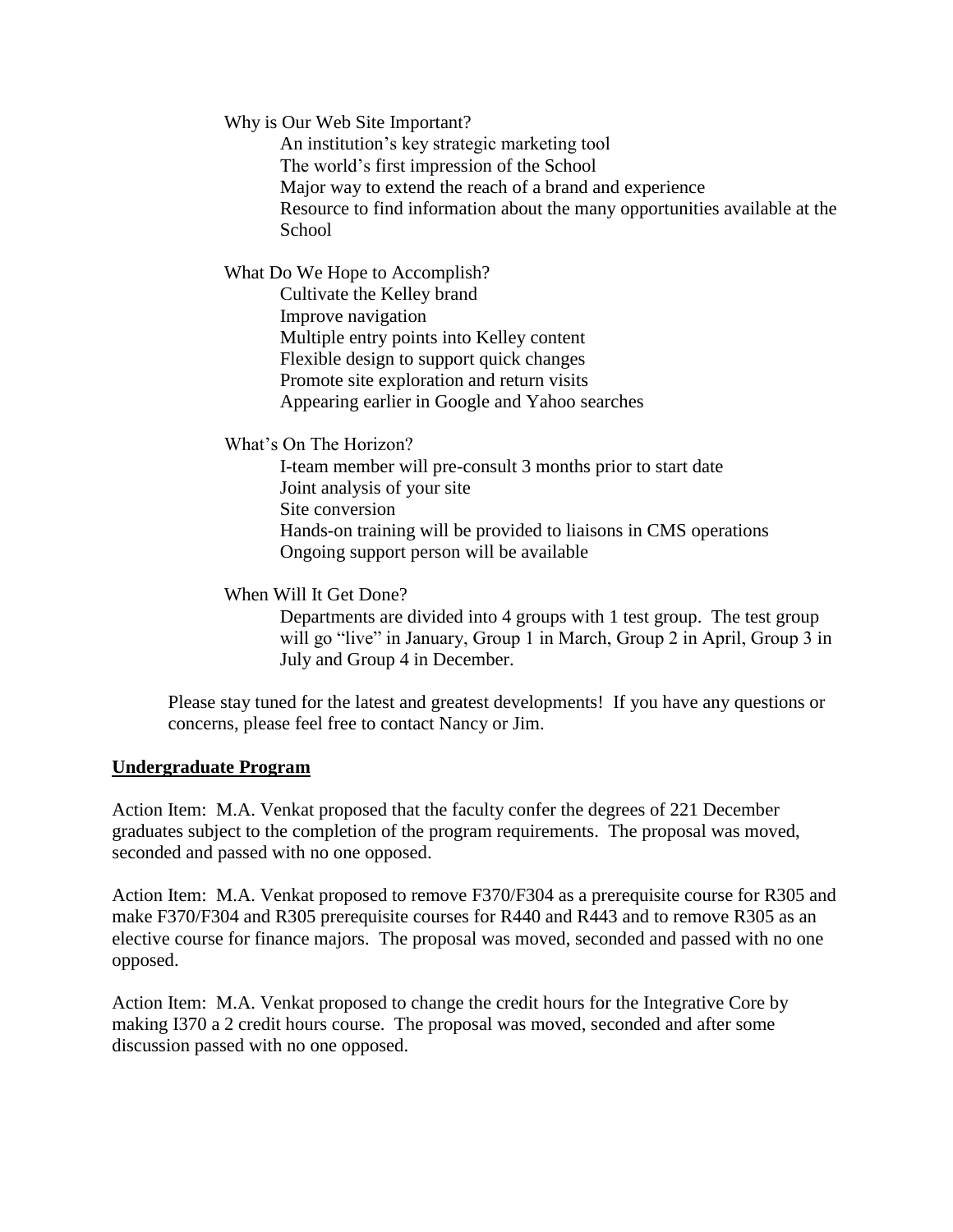Action Item: M.A. Venkat proposed that the Speech requirement should be changed to include either X104 or C121 (CMCL C130 or BUS X305 or BUS X106 can be substitute courses for this requirement) and to drop CMCL C223, Business and Professional Communication, as a substitute course. The proposal was moved, seconded and passed with no one opposed.

# **MBA Program**

Idie Kesner announced that some new videos have been added to the MBA web site.

Action Item: Idie Kesner proposed that the faculty confer the degrees of 2 December MBA graduates subject to the completion of the program requirements. The proposal was moved, seconded and passed with no one opposed.

Action Item: Idie Kesner made a proposal from the IS Department to exchange S515 with S517 as one of the 4 course options to fulfill their IS requirement. The proposal was moved, seconded and passed with no one opposed.

Action Item: Idie Kesner made a proposal from the IS Department that students be allowed to substitute another IS course to fulfill the IS requirement with the permission of the IS Department Chair. The proposal was moved, seconded and passed with no one opposed.

## **SAGP Program**

Action Item: Dave Greene proposed that the faculty confer the degrees of 9 December MPA graduates and 16 December MISIS graduates subject to the completion of the program requirements. The proposal was moved, seconded and passed with no one opposed.

Action Item: Dave Greene proposed the following: Create A549 Federal Income Taxation with variable credit of 1-4 credit hours. Course description to mirror Law School's B650 Federal Income Tax and cross-list with Law's B650; Change A531 Flow-Thru Entities to variable credit of 1-4 credit hours and cross-list with Law's B681 Pass-Thru/Partnerships; Change A541 Estate & Gift Tax to variable credit of 1-4 credit hours and cross-list with Law's B651 Federal Estate & Gift Tax. The proposal was moved, seconded and passed with no one opposed.

## **Kelley Direct**

Rich Magjuka announced that the Spring co-hort is open and they currently have 78 applicants.

Action Item: Rich Magjuka proposed that the faculty confer the degrees of 19 December MBA Kelley Direct graduates and 13 December MS Kelley Direct graduates subject to the completion of the program requirements. The proposal was moved, seconded and passed with no one opposed.